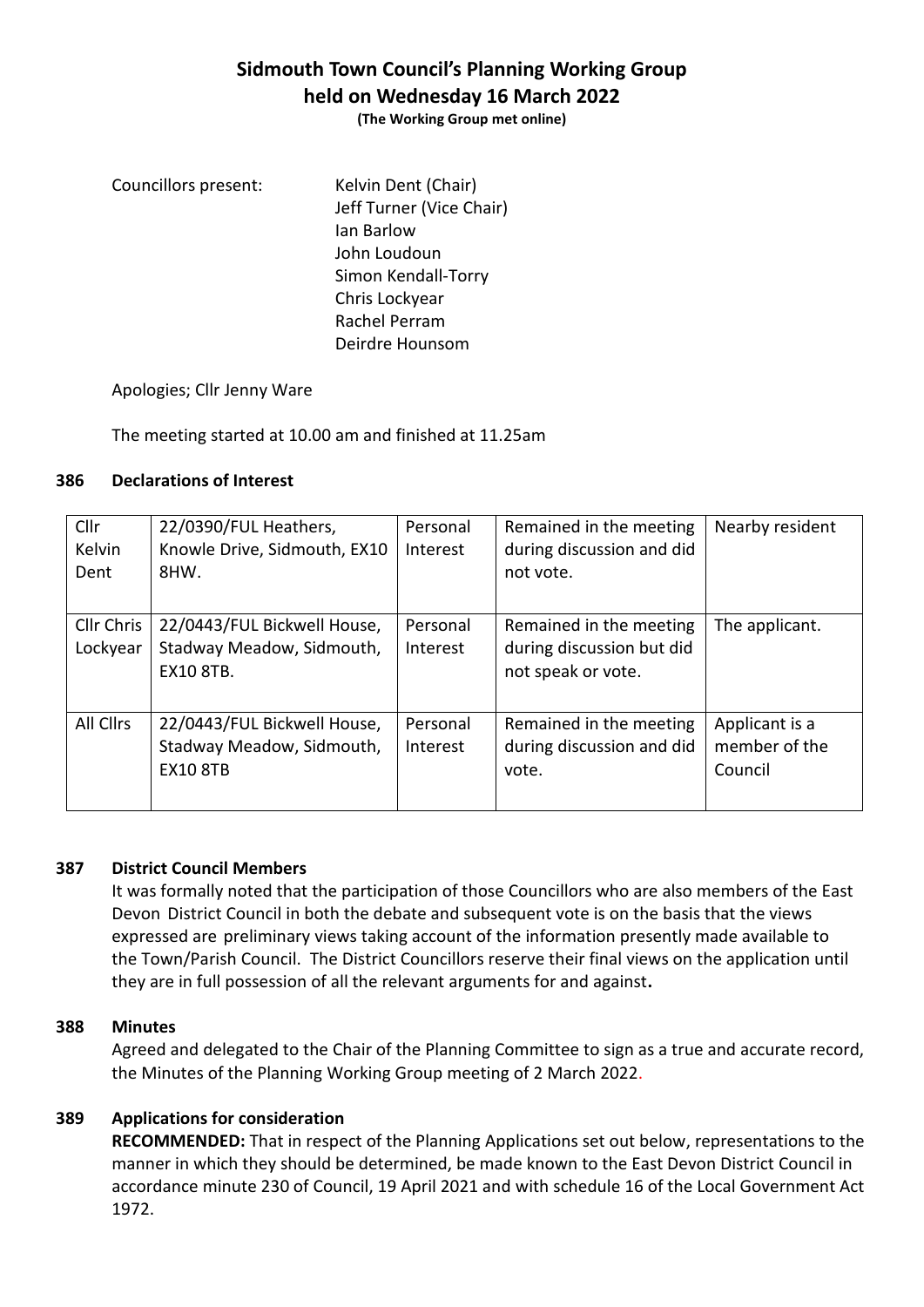Planning Committee 16 March 2022

**Urgent items or Amended Plans received after formulation of the agenda.** None reported

| 390 | 22/0399/FUL<br>East Ward<br><b>SUPPORT</b>                                                                                                                                       | Ms Lucy<br>Anderson               | Fat Face, 4 Fore Street, Sidmouth, EX10 8AJ. Repair and repainting<br>of existing fascia, shopfront and soffit. Repainting of existing<br>stallriser and projecting sign.                                                                                                                                  |  |  |  |
|-----|----------------------------------------------------------------------------------------------------------------------------------------------------------------------------------|-----------------------------------|------------------------------------------------------------------------------------------------------------------------------------------------------------------------------------------------------------------------------------------------------------------------------------------------------------|--|--|--|
|     |                                                                                                                                                                                  |                                   |                                                                                                                                                                                                                                                                                                            |  |  |  |
| 391 | 22/0400/ADV<br>East Ward                                                                                                                                                         | Ms Lucy<br>Anderson               | Fat Face, 4 Fore Street, Sidmouth, EX10 8AJ. Removal of fascia sign<br>and replacement with non-illuminated fascia sign. Installation of a<br>'A board' and sign panel to cover existing stencil.                                                                                                          |  |  |  |
|     | <b>REFUSED</b>                                                                                                                                                                   |                                   |                                                                                                                                                                                                                                                                                                            |  |  |  |
|     | Member felt that the sign would cause clutter which would detract from the character of<br>the building and the street scene and could cause a problem for users of the highway. |                                   |                                                                                                                                                                                                                                                                                                            |  |  |  |
| 392 | 21/3039/FUL<br>East Ward                                                                                                                                                         | Mr Duncan<br>Barnsley             | The Bays, Coburg Road, Sidmouth, EX10 8NF. Construction of<br>single storey extensions, porch and plant room to front.<br>Alterations to and raising of roof, installation of side facing window<br>at first floor level, alterations to fenestration and alterations to the<br>existing vehicular access. |  |  |  |
|     | <b>SUPPORT</b>                                                                                                                                                                   |                                   |                                                                                                                                                                                                                                                                                                            |  |  |  |
| 393 | 22/0447/FUL<br>North Ward                                                                                                                                                        | Rachel<br>Russell                 | 6 Ashley Crescent, Sidmouth, EX10 9UE. Single storey rear<br>extension.                                                                                                                                                                                                                                    |  |  |  |
|     | <b>SUPPORT</b>                                                                                                                                                                   |                                   |                                                                                                                                                                                                                                                                                                            |  |  |  |
| 394 | 22/0515/FUL<br>North Ward                                                                                                                                                        | Mr Blockley                       | 59 Woolbrook Road, Sidmouth, EX10 9XB. Formation of 2 no<br>parking spaces in front garden and replacement open sided porch,<br>replacement doors/windows to rear elevation.                                                                                                                               |  |  |  |
|     | <b>SUPPORT</b> - Members suggested that the work should be carried out during school holidays in<br>view of the proximity of the school.                                         |                                   |                                                                                                                                                                                                                                                                                                            |  |  |  |
| 395 | 22/0478/FUL<br>Salcombe<br>Regis Ward<br><b>SUPPORT</b>                                                                                                                          | Alastair<br>Pratt                 | Inglemead, Sidcliffe, Sidmouth, EX10 9QA. Garage conversion to<br>single storey side and rear extension and an infill extension.                                                                                                                                                                           |  |  |  |
| 396 | 22/0479/FUL<br>Sidford Ward                                                                                                                                                      | Mr<br>Christopher<br><b>Timms</b> | Blue Ridge, Elm Way, Sidford, Sidmouth, EX10 9SY. Installation of<br>internal stairwell, addition of first floor and raising of existing roof<br>by $1m$ .                                                                                                                                                 |  |  |  |
|     | <b>SUPPORT</b>                                                                                                                                                                   |                                   |                                                                                                                                                                                                                                                                                                            |  |  |  |
| 397 | 22/0443/FUL<br>South Ward<br><b>SUPPORT</b>                                                                                                                                      | Mr Chris<br>Lockyear              | Bickwell House, Stadway Meadow, Sidmouth, EX10 8TB.<br>Installation of 12 PV ground mounted solar panels.                                                                                                                                                                                                  |  |  |  |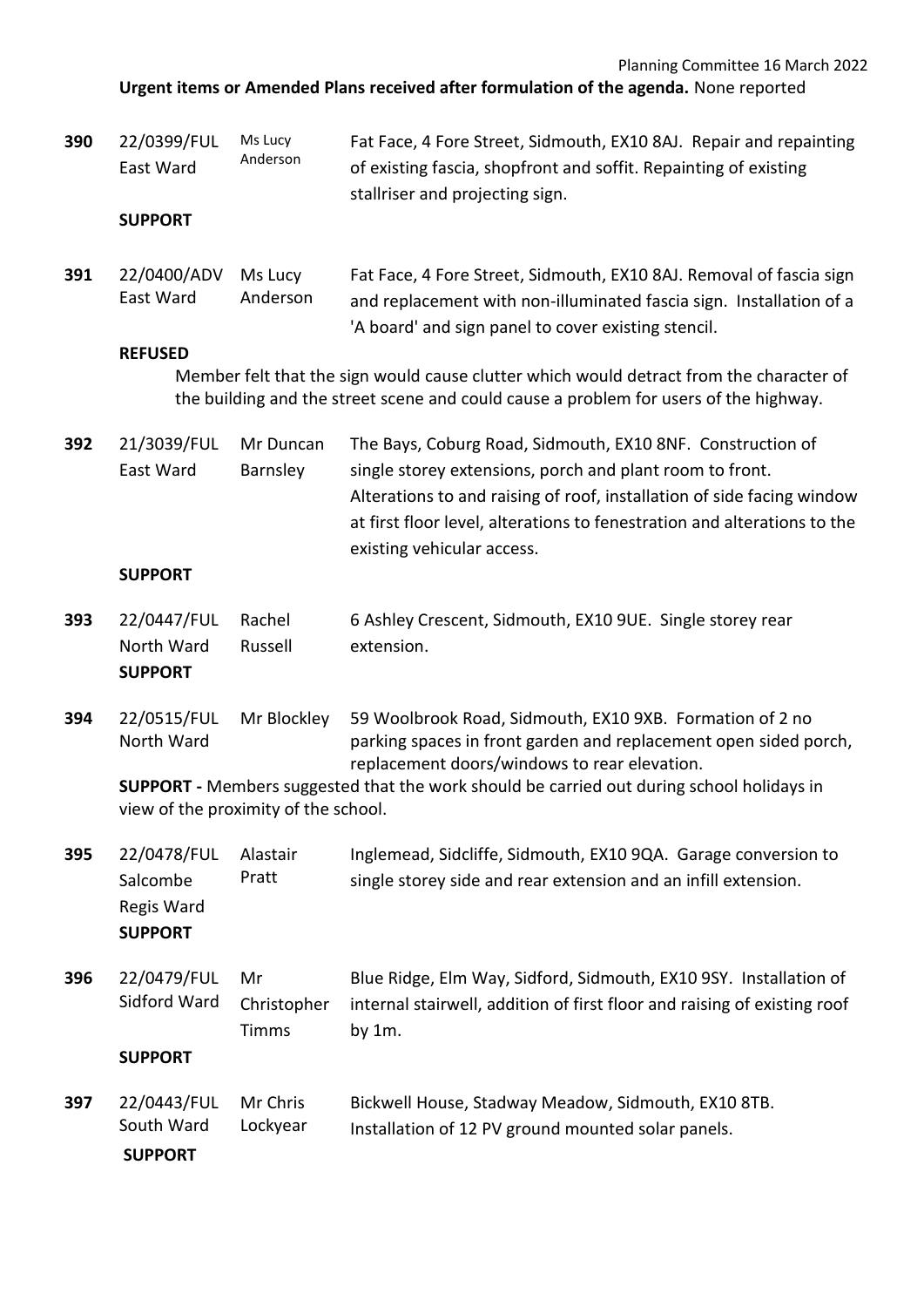Planning Committee 16 March 2022

**398** 22/0210/FUL South Ward Mr & Mrs Brandon

35 Winslade Road, Sidmouth, EX10 9EX. Single storey rear infill extension including 2x roof light with alteration to fenestration and installation of an air source heat pump on west elevation

**SUPPORT -** Members were however, concerned about potential noise from the pump in case it causes a nuisance for the neighbours.

**399** 22/0448/FUL South Ward Rob and Sue Doughty Runnymede Orchard Close, Manor Road, Sidmouth, EX10 8RS. Removal of timer shed and green house, extension to garage and new study.

**SUPPORT –** Members would like a legal tie imposed between the building and the house and a restriction on the building being used for a business.

**400** 22/0390/FUL South Ward Mr Terence Chappell Heathers, Knowle Drive, Sidmouth, EX10 8HW. Removal of existing hedge, restoration of low retaining wall beneath hedge and erection of timber fence along boundary with highway.

# **UNABLE TO SUPPORT - This application was chaired by the Vice chair as the Chair had decelared a Personal Interest.**

- The height and design of fence would not be in keeping with the character of the area creating a visually intrusive and unnatural barrier, tantamount to over development which would be contrary to Policy 7 and Policy 6 (Local Distinctiveness) of the Sid Valley Neighbourhood Plan. Members also wished to express their regret at the removal of the original hedge.
- The fence should have the posts on the inside not on the roadside to be less visually intrusive.

## **401 Trees in Conservation Areas**

To note the following proposed works to trees in a Conservation Area:

**a)** 22/0371/TCA Mrs Burnell Lime Tree House, Muttersmoor Road, Sidmouth, EX10 8RH. T1, Red Oak: shorten back second order branches over roof by 2m to a suitable side branch to leave a natural form; shorten back remaining side branches by a similar amount to leave a radial spread of approximately 8m; remove dead wood over 75mm.

## **WORKS NOTED**

**b)** 22/0075/TCA 6 Sidmount, Station Road, Sidmouth, EX10 8XU. T1 Pittosporum - Light crown reduction and trim to give 1 metre clearance from Monterey Cypress T1007; T2 Phillyrea latifolia - Take back to the line of the hedge and trim to leave a height of 6 metres; T3 Turkey Oak - Trim low-lying branch (facing west) back to union as in attached photo, to free it from the Yew alongside; T4 Magnolia - Reduce western side by 45cm, making pruning cuts up to 20mm diameter. Retain a height of 5.5 metres. Crown lift to 1 metre above ground level. Previously granted in 14/0643/TRE. (These notes correspond to a visit from Robin Offer on December 17<sup>th</sup>, 2021.)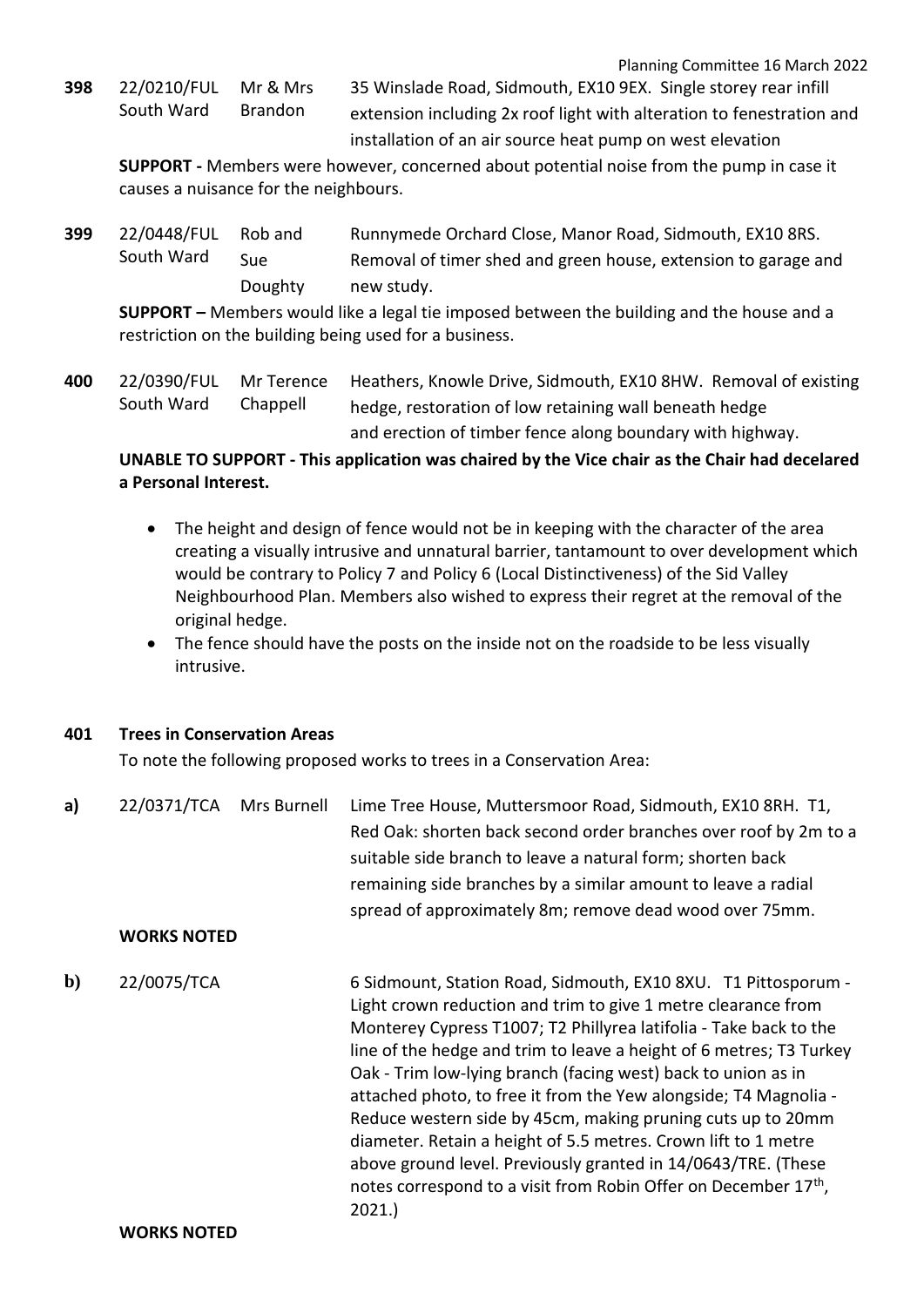**c)** 22/0241/TCA Mr Bruce Smith Byways, Hillside Road, Sidmouth, EX10 8JD. T1 Ash: DBH 12 to15 inches; pollard to suitable pruning points around 5.5m from ground level to allow more light to properties and allow more space between tree and garage next door

#### **WORKS NOTED**

## **402 Tree Preservation Orders**

Notification of any applications to trees covered by Tree Preservation Orders**.**

**a)** 22/0288/TRE South Ward Mr Russell George Balfour Manor, Station Road, Sidmouth, EX10 8XW. T1 Holm Oak, DBH 30inches Re-Pollard back to historic pruning points to gain more light to garden and lawn T2 Cork Oak DBH 30inches Re-Pollard back to historic pruning points to gain more light to garden and lawn T3 Yew DBH 20inches Thin Crown by 10%,maximum pruning cuts of no more than 75mm, to gain more light to garden and lawn T4 Yew DBH 36inches Thin Crown by 10%,maximum pruning cuts of no more than 75mm, to gain more light to garden and lawn T5 Yew DBH 34inchesThin Crown by 10% Maximum pruning cuts of no more than 75mm, to gain more light to garden and lawn.

#### **APPROVED**

**b)** 22/0052/TRE Lewis The Rectory, Glen Road, Sidmouth, EX10 8RW. T1, Cedar: Further to recent storm damage: Reduce 3 lowest lateral branches of Atlas Cedar on the West side by up to 2m to reduce the risk of future failure; prune fractured branch stubs back to main stem

#### **APPROVED**

- **403 New Tree Preservation Order –** None received
- **404 Exemption to a Tree Preservation Order -** None received.

#### **405 Appeals**

APP/U1105/C/21/3286809 Thorn Park Family Golf Centre, Salcombe Regis, Devon, EX10 0JH. The appeal is allowed, and the enforcement notice is quashed.

Appeal Ref: APP/U1105/W/21/3280492 Site off Cheese Lane, Cheese Lane, Sidmouth EX10 8QY. The appeal is dismissed.

Appeal Ref: APP/U1105/W/21/3275285 2 Brooklyn, Stowford, Sidmouth, Devon, EX10 0NA. The appeal is allowed and planning permission is granted.